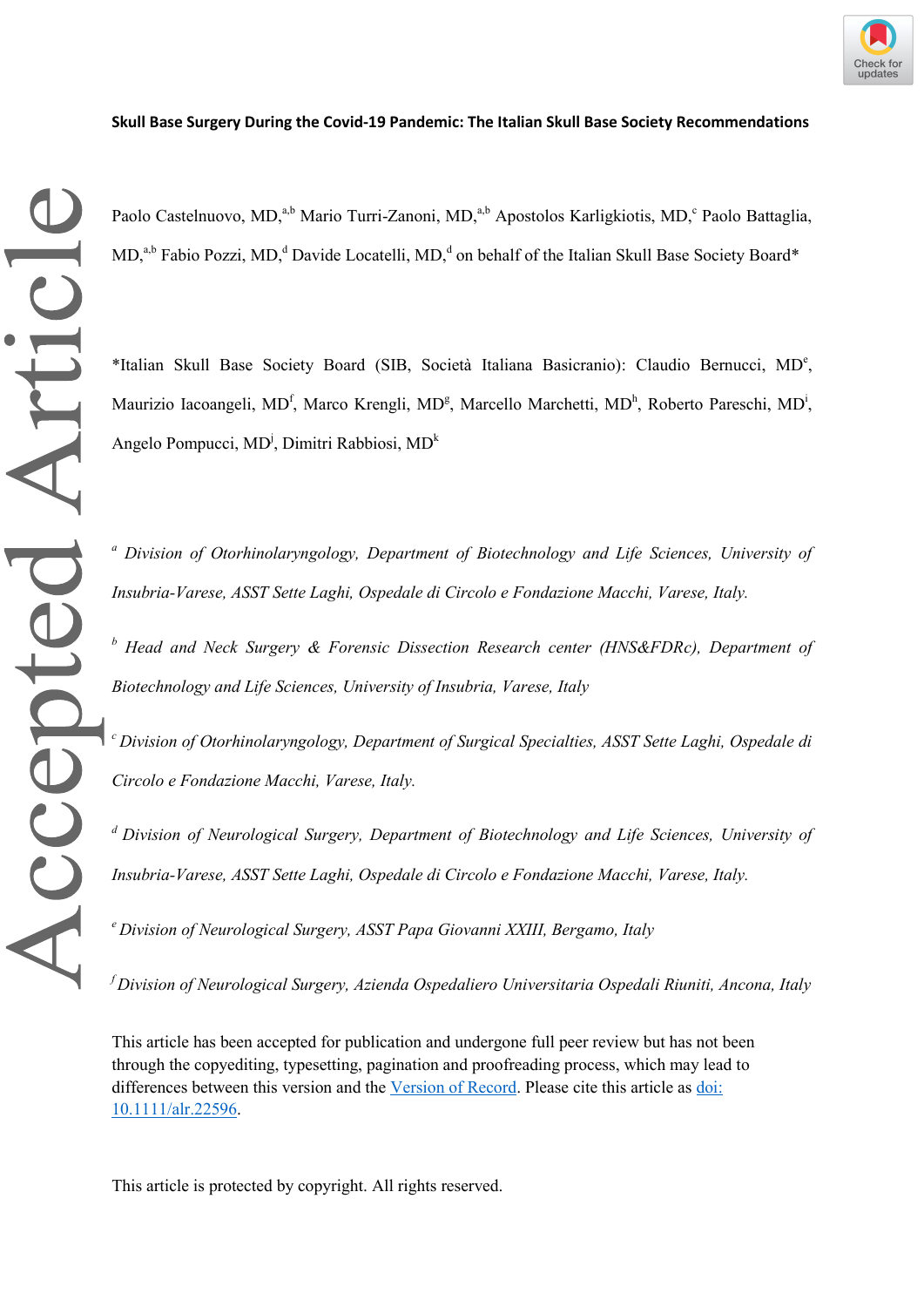*<sup>g</sup> Department of Radiation Oncology, University Hospital Maggiore della Carità, Novara, Italy; Dept. of Translational Medicine, University of Piemonte Orientale, Novara, Italy.*

*<sup>h</sup> Radiotherapy Unit, Department of Neurosurgery, Fondazione IRCCS Istituto Neurologico C. Besta, Milan, Italy*

*<sup>i</sup> Department of Otorhinolaryngology, ASST Ovest Milanese, Ospedale Nuovo di Legnano, Legnano (Milan), Italy*

*<sup>j</sup>Department of Neurosurgery, Università Cattolica del Sacro Cuore, Rome, Italy*

*<sup>k</sup>Division of Maxillo-Facial Surgery, Department of Biomedical, Surgical and Dental Sciences, San Paolo Hospital, University of Milan, Milan, Italy*

*Running Title:* Covid-19: Skull Base recommendations

**Corresponding Author:**

**Apostolos Karligkiotis, MD**

**Division of Otorhinolaryngology,** 

**ASST Sette Laghi, Ospedale di Circolo,** 

**Via Guicciardini 9, 21100 Varese, Italy**

**Tel: +39-0332-278426**

**Fax: +39-0332-278945**

**E-mail: [alkis.karligkiotis@gmail.com](mailto:alkis.karligkiotis@gmail.com)**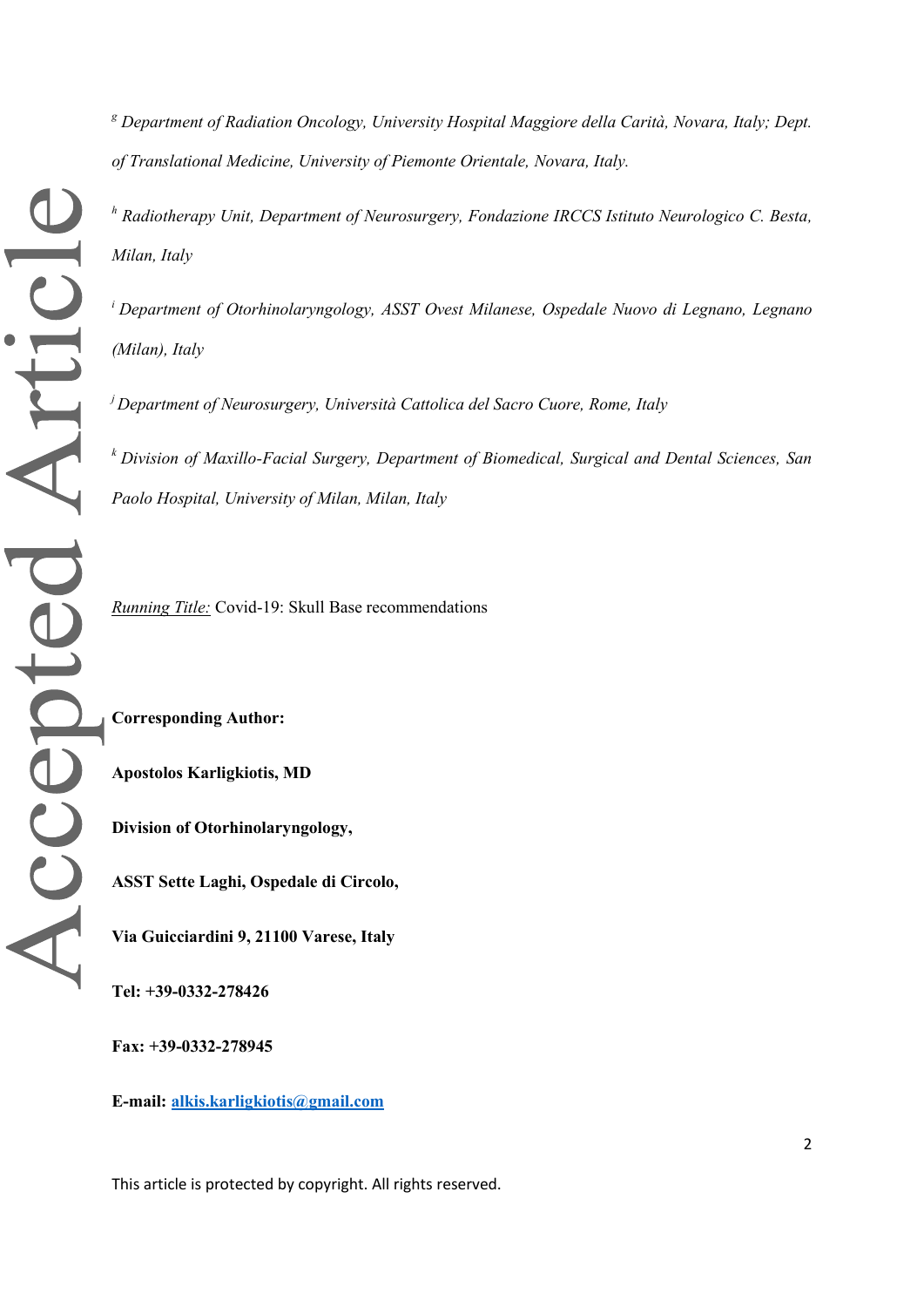*No sponsorships or competing interests have been disclosed for this article.*

#### **ABSTRACT**

Severe acute respiratory syndrome-coronavirus-2 (SARS-CoV-2), which causes coronavirus disease 2019 (Covid-19), is highly contagious with devastating impacts for healthcare systems worldwide. Medical staff are at high risk of viral contamination and it is imperative to know what personal protective equipment is appropriate for each situation. Furthermore, elective clinics and operations have been reduced in order to mobilize manpower to the acute specialties combatting the outbreak; appropriate differentiation between patients who require immediate care and those who can receive telephone consultation or whose treatment might viably be postponed is therefore crucial.

Italy was one of the earliest and hardest-hit European countries and therefore the Italian Skull Base Society board has promulgated specific recommendations based on consensus best practices and the literature, where available. Only urgent surgical operations are recommended and all patients should be tested at least twice (on days 4 and 2 prior to surgery). For *positive patients,* procedures should be postponed until after swab test negativization. If the procedure is vital to the survival of the patient, FFP3 and/or PAPRs devices, goggles, full-face visor, double gloves, water-resistant gowns and protective caps, are mandatory. For *negative patients*, use of at least FFP2 mask is recommended. In all cases the use of drills, which promote the aerosolization of potentially infected mucous particles, should be avoided. Given the potential neurotropism of SARS‐CoV‐2, dura handling should be minimized. It is only through widely-agreed protocols and teamwork that we will be able to deal with the evolving and complex implications of this new pandemic.

**Key Words:** skull base, sinus surgery, paranasal sinuses, olfaction, intracranial dura, endoscopic skull base surgery, endoscopic sinus surgery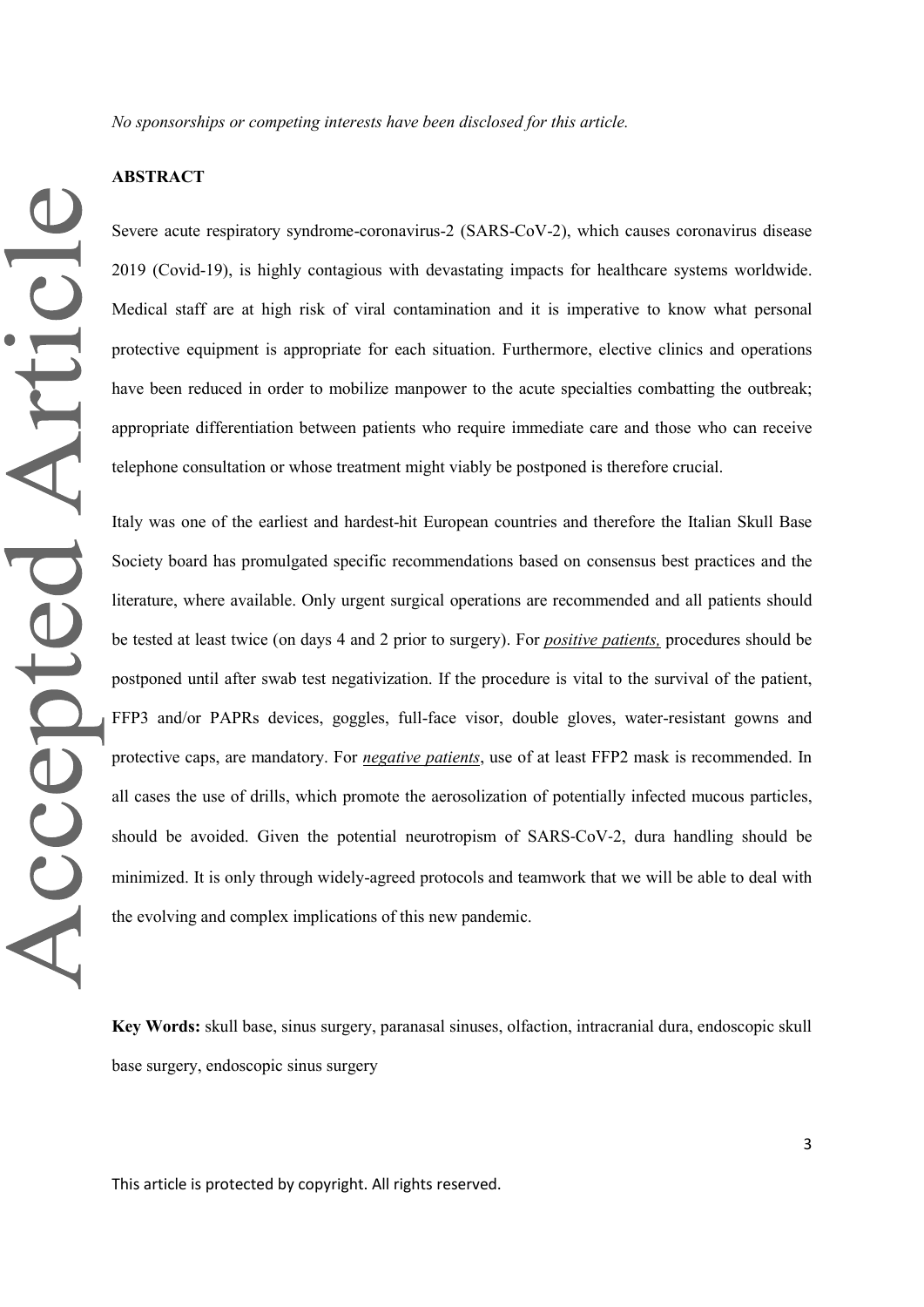The rapid spread of the coronavirus epidemic has forced epochal changes in our daily habits as well as revolutionizing our usual clinical and surgical practice. Since March 12th, 2020, when the WHO officially announced that the COVID-19 infection represented a real global pandemic, healthcare workers have been implementing strategies to contain the infection whilst protecting their patients' and their own health as much as possible.<sup>1</sup> We are also observing heavy restrictions on healthcare resources, which must be redirected to support the management of the pandemic and therefore removed from normal elective clinical and surgical activities.

In common with many international scientific societies, the Italian Skull Base Society wants to offer clinical and behavioral recommendations to adequately deal with the emergency. Our recommendations are in line with the scientific evidence available to date as well as the concrete experience "in the field" of those who are dealing with the epidemic in the hot areas of the infection.

### **Olfactory and taste loss**

In addition to fever, coughing, wheezing and diarrhea, there are other symptoms that can be helpful in identifying at risk patients. Of these, we would emphasize the importance of hyposmia and dysgeusia, which, as confirmed by much scientific evidence from different countries, are configuring as symptoms associated with SARS-CoV-2 infection.<sup>2</sup> Moreover, 1 in 6 patients with recent onset anosmia report this as an isolated symptom [Isolated Sudden-Onset Anosmia (ISOA)].<sup>3</sup> It is known that post-viral etiologies account for 15% - 40% of smell and taste loss cases. 4 It is important to investigate this symptom, even in telephone consultations, in order to determine the presence of infection. This might help identify otherwise asymptomatic carriers of disease and trigger targeted testing. 5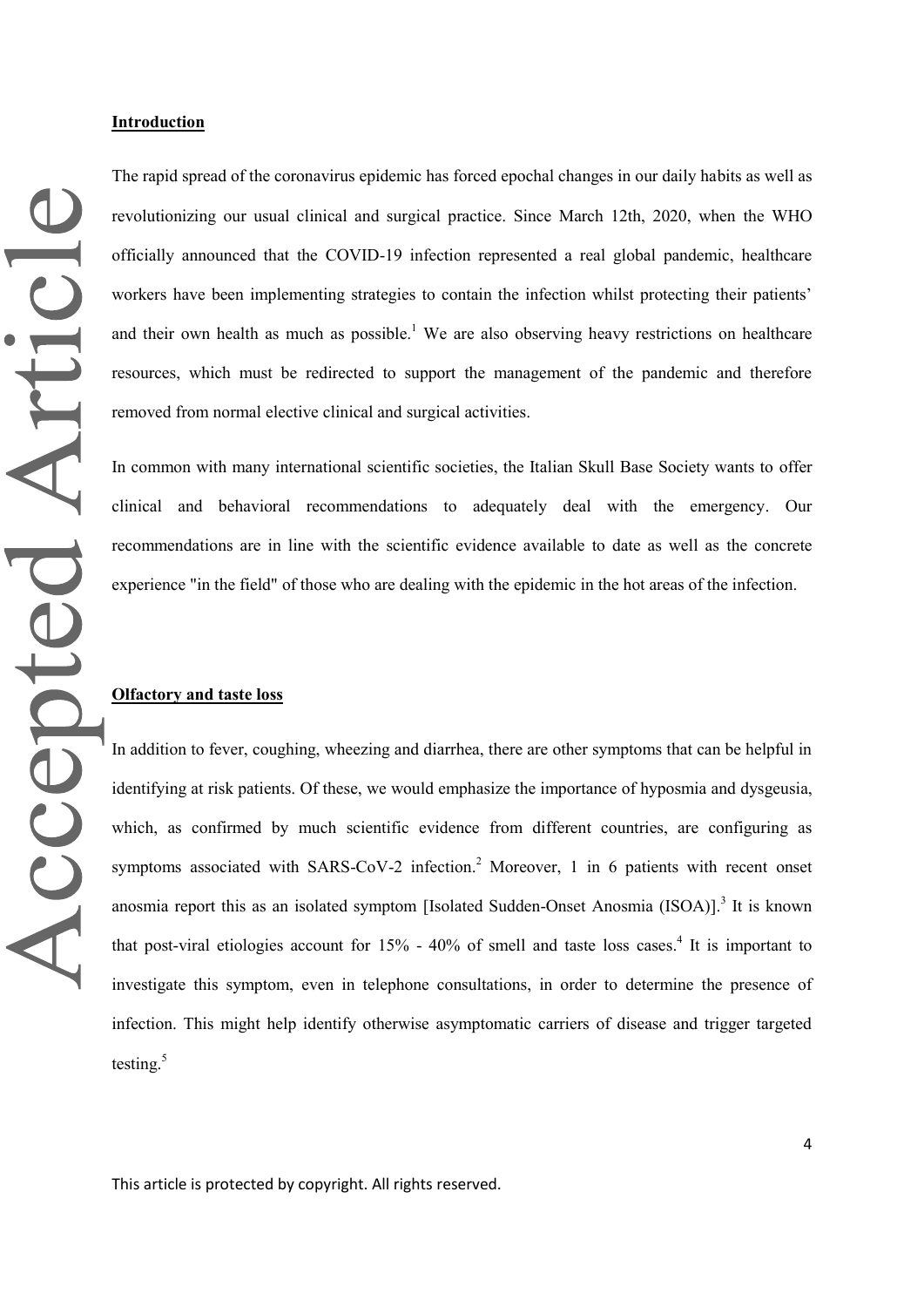The therapeutic recommendations for patients with sudden onset of olfactory loss are: social isolation in quarantine for at least 14 days, and starting nasal olfactory training as soon as possible.<sup>6</sup> Omega-3 supplementation might be helpful in recovery after post-viral loss as it was found to be protective against olfactory loss during the recovery period after skull base surgery.<sup>7</sup> In patients with isolated anosmia, a short course of budesonide nasal irrigations can be prescribed since it has been demonstrated to improve olfactory ability<sup>8</sup> without compromising the local or systemic immune status.<sup>9</sup>

Other coadjuvant treatment options proposed in the past, before Covid-19 outbreak, although without a high level of evidence, might be used to facilitate the recovery of the taste-olfactory function: vitamin A-based nasal drops,<sup>10</sup> oral alpha-lipoic acid, caroverine, minocycline, ginkgo biloba.<sup>11</sup> However, the use of oral corticosteroids should be avoided since they could impair viral clearance and therefore interfere with the subsequent course of the infection.<sup>12</sup> Since no clear data are yet available to contraindicate the use of topical nasal steroid therapy, ongoing chronic nasal topical steroid therapy should be continued regularly to avoid exacerbation of allergic and sinonasal symptoms, which could mimic the symptoms of coronavirus infection.<sup>3</sup> A recent study seems to indicate that most patients are likely to recover chemosensory function within weeks or months paralleling resolution of other disease-related symptoms.<sup>13</sup> However, further studies on olfactory function recovery will be necessary to shed more light on this issue.

#### **Precautionary rules for healthcare workers**

This infection spreads through droplets and therefore the more the operator is exposed to the patient's airways (e.g. via outpatients, endoscopic diagnostic procedures, surgery), the greater the risk. The viral load of SARS-CoV-2 is higher in the nasal cavity than in the throat, regardless of whether the patient is symptomatic or asymptomatic.<sup>14</sup> Once aerosolized, SARS-CoV-2 particles may stay in the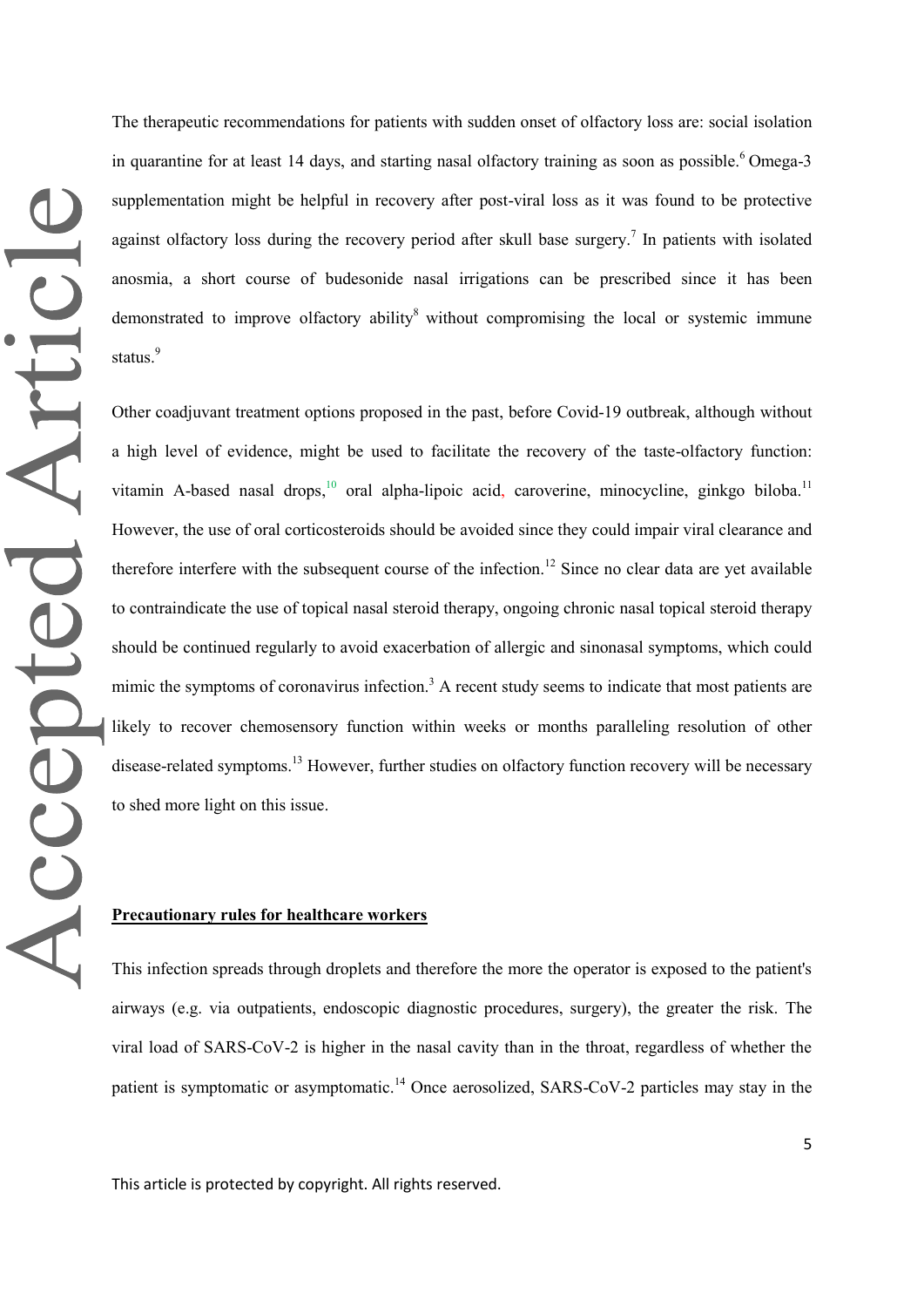air for at least three hours. Otolaryngologists and Neurosurgeons are therefore at high risk.<sup>15</sup> The anecdotal evidence of the first case of COVID-19 transmission during an endoscopic transphenoidal pituitary surgery in Wuhan, China, and resulting in cross-contamination of 14 healthcare workers, emphasizes the high potential for hospital-acquired viral infection.<sup>16</sup> This has provoked anxiety towards endonasal endoscopic procedures worldwide. However, recently, Huang et al. provided additional information to clarify that event reporting that the infected healthcare workers were mainly those who were outside the operation room. Therefore the impact of surgical-related exposure in promoting the contamination should be balanced with the equally important role of social interaction between healthcare staff and contaminated surfaces in wards and living areas.<sup>17</sup>

No matter the potential contamination pathways, to date, hundreds of healthcare workers have been hospitalized for COVID-19 in China and Europe and some of them, unfortunately, have died. Therefore, the recommendations in managing patients with unknown COVID-19 status (e.g. outpatient service) are to wear appropriate PPE, including disposable FFP2/N95 mask, water-resistant gown, gloves, goggles, cap and full-face visor shield. In addition, for COVID-19 positive patients, FFP3 mask and/or Powered Air Purifying Respirators (PAPRs) should be used.<sup>18</sup>

## **COVID-19 positivity tests**

Nasopharyngeal swab tests, based on reverse-transcriptase PCR to identify SARSCoV-2, are currently available, results returning within 24 hours with time variations depending on the institution. Recently, a newer test from Abbott (Abbott Laboratories, Chicago, IL, USA), with results ready within 15 minutes, is being made available to current practice. These tests might be burdened by a non-negligible rate of false negatives, ranging from 4% to 30%, depending on the expertise and training of those performing the swabs.<sup>19</sup> The execution of two nasopharyngeal swabs, distanced by at least 2-4 days, is recommended to improve the sensitivity of the method. Moreover, the accuracy of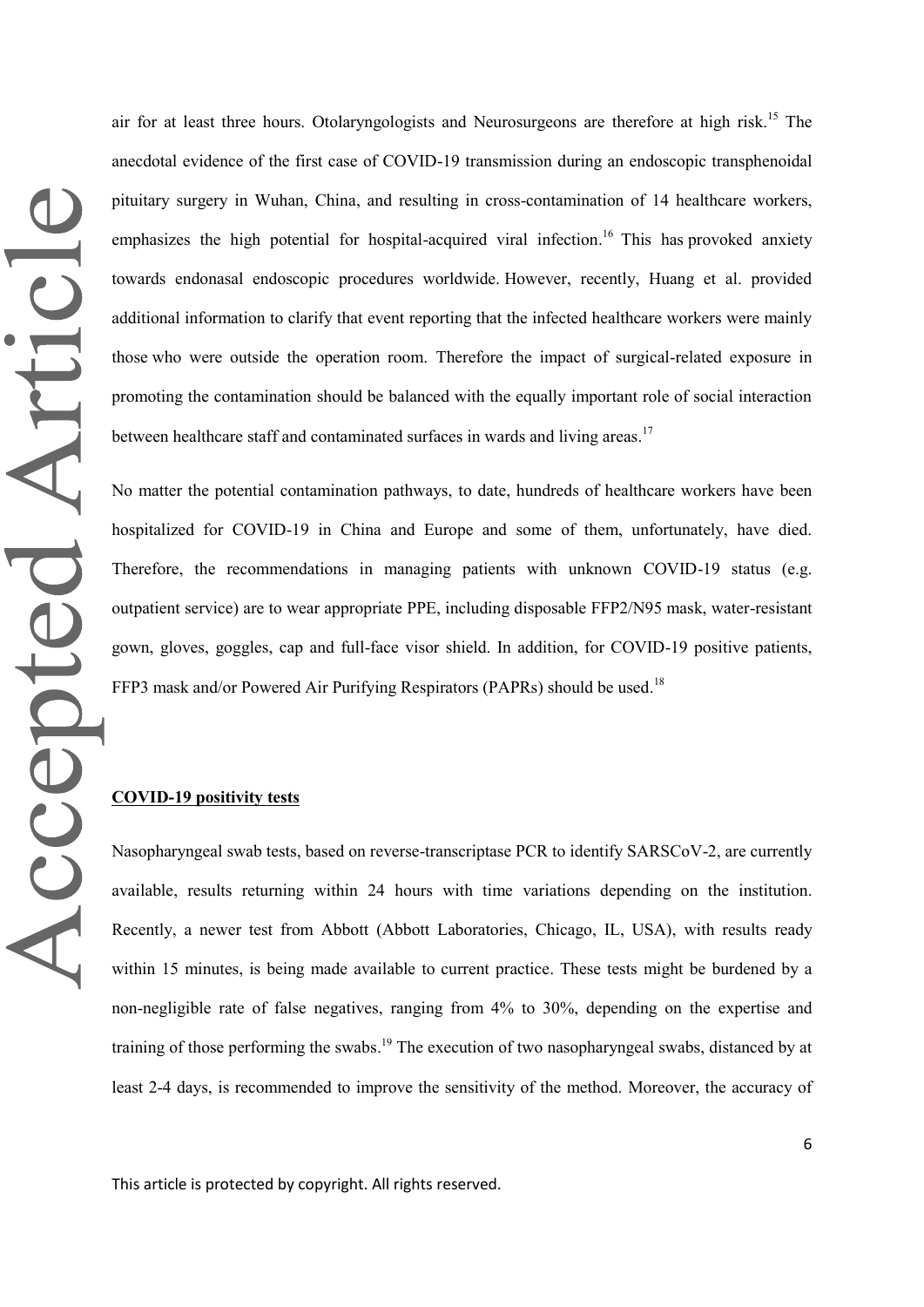the swab test can be increased if complemented with chest imaging showing signs of infection. It was suggested that chest CT could be even more sensitive in detecting COVID-19 than repeated RT-PCR test. 20

New immune-essay methods are becoming available for blood determination of specific IgM and IgG antibodies for SARS-CoV-2, which can provide results in about 20-40 minutes.<sup>21</sup> The rapid IgM-IgG combined antibody test provided by PharmACT (Berlin, Germany) scored a IgM sensitivity of 70% during the early stages of infection (first 4-10 days), which rapidly increases to 92.3% between day 11 and day 24. In the same period of late infection, the IgG component of the test reaches 98.6% of sensitivity. These new methods, in addition to being faster, offer an overall lower rate of false negatives (ranging from 11% to 13%) and probably will be used more frequently in the upcoming months.<sup>22</sup>

Additionally, saliva may serve as a potential, non-invasive material for diagnosing COVID-19, with emerging preliminary evidence that it might be considered as a more accurate material to detect the novel coronavirus than nasopharyngeal swab.<sup>23</sup> Saliva could be self-collected by the patient spitting into a sterile container, eliminating the exposure of healthcare services, and subsequently analyzed using nucleic acid extraction and RT-PCR test. Authors from China reported that SARS-CoV-2 was detected in saliva specimens obtained from 91.7% of patients with COVID-19.<sup>24</sup> Other studies on this issue are required to better understand the role of saliva in fast diagnosis of SARS-CoV-2 infection.

# **Outpatient assessments**

It is recommended that all elective and non-urgent outpatient procedures be postponed.<sup>25</sup> Many consultations and evaluations can be done by telephone or video visits. Telemedicine screening can also be very useful in identifying urgent cases requiring rapid medical care, as well as those patients with alarming symptoms, who need to be directed towards COVID-19 diagnostic and therapeutic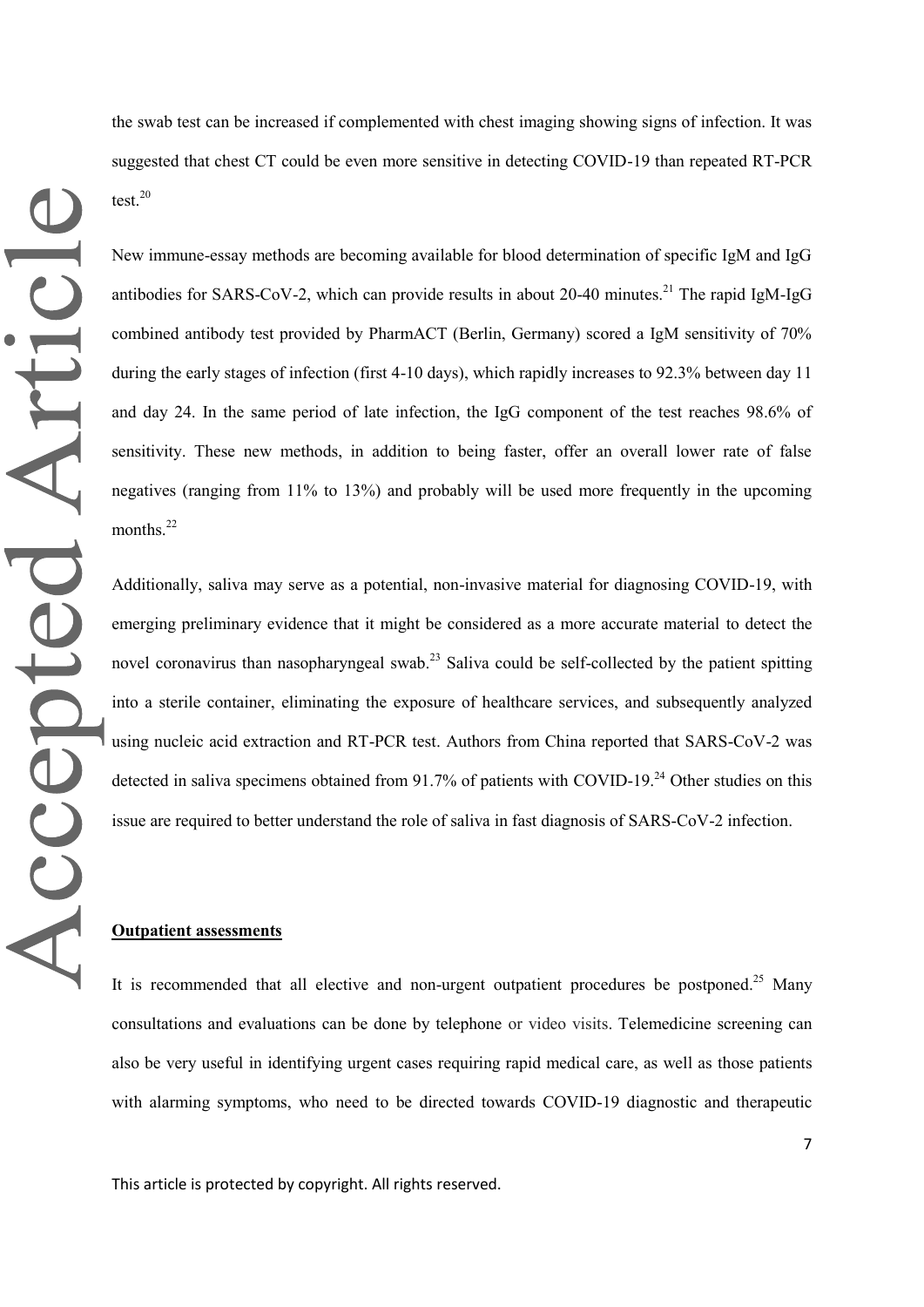investigations. We recommend wearing appropriate protective devices, encouraging patients to use a surgical mask, maintaining interpersonal distancing of greater than one meter, frequent hand washing and alcoholic disinfection and only admitting patients themselves to consultations (with exceptions made in the cases of minors or disabled patients).<sup>1,25</sup> In the outpatient setting, use of a barrier such as an intact surgical mask or a modified VENT mask (Valved Endoscopy of the Nose and Throat, according to Workman et al.), which enables endoscopy, significantly reduces aerosol spread.<sup>26</sup>

#### **Skull base surgery**

Data emerging from international clinical experiences show that surgical procedures involving the airways or using them as a surgical corridor, as in transnasal skull base surgery, must be, prudentially considered high-risk procedures, at least as long as further evidences will become available.<sup>16,18,26,27</sup> Obviously, it is not the endoscopic technique per se which is risky, but the nasal and pharyngeal anatomical site is hazardous, as it may act as a reservoir with a high viral load. Therefore, all endoscopic, microscopic and open surgical procedures involving these anatomical regions must be considered at risk. Likewise surgical procedures on the lateral skull base, given the previous scientific evidences documenting the presence of respiratory viruses in the mucosa of the middle ear.<sup>1,15</sup>

Our current recommendations are summarized in Figure 1 and described as follows:

- Elective surgical activities and non-urgent procedures must be completely suspended.
- Only urgent surgical operations (severe trauma, bleeding, infections/abscesses) and nondeferrable surgical interventions (malignant tumors with critical local extension to brain, orbit and/or with borderline resectability where a considerable waiting time might be fatal for the prognosis quoad vitam et valetudinem) should be performed. Pituitary tumors or skull base lesions with rapidly worsening vision should receive treatment. Similarly, acoustic neuromas, meningiomas and other tumors presenting with hydrocephalus or symptoms of brainstem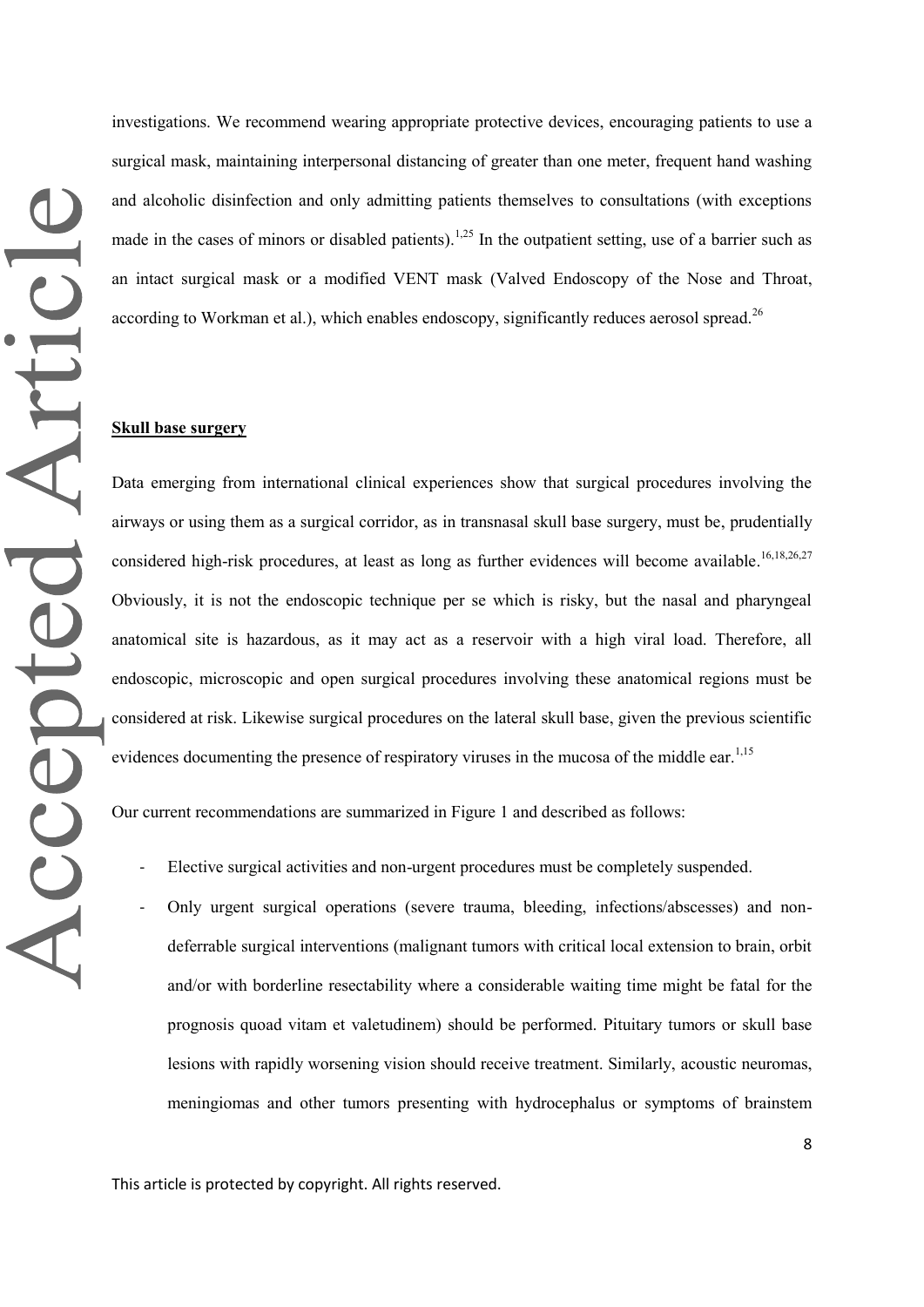compression should be managed quickly. Conversely, slow-growing tumors associated with progressive symptoms should be evaluated on a case by case basis. Finally, radiation therapy or systemic therapy should be considered as an alternative to surgery whenever possible.<sup>28</sup> There is new evidence for the neurotropism of SARS–CoV–2 and transcribriform route of the SARS‐CoV‐2 to the brain has been suggested. The isolation of SARS‐CoV‐2 RNA in the cerebrospinal fluid would be the most conclusive evidence to document the neurovirulence of SARS-CoV-2.<sup>29</sup> Therefore, dura handling during skull base surgery should be performed with particular caution, especially in endoscopic endonasal and lateral skull base approaches. Extradural surgery should be advised whenever feasible while transdural approaches should be reserved only for selected cases which are of unavoidable necessity.

- In preoperative setting, whenever feasible, patients scheduled for surgery should be prepared with povidone-iodine (PVP-I) solution delivered by nasal irrigations and oral wash in order to decrease the potential viral load. $30$
- It is mandatory to test for COVID-19 in all patients who are candidates for surgery (except for emergency procedures), with at least 2 tests, repeated at a distance of 2 - 4 days, in order to minimize the possibility of false negatives. The last test must be performed within 48 hours prior to surgery.
	- For *COVID-19 positive patients*, procedures should be postponed until after swab test negativization, when feasible. If the procedure is strictly necessary for the patient's survival, surgery must be performed in dedicated negative-pressure operating theatres with a preestablished allocated run, which should not interfere with the COVID-19-free areas. All medical and nursing staff in the operating room must wear FFP3 and/or PAPRs devices, goggles, full-face visor, double gloves, water-resistant gowns and protective caps, not only for the entire duration of surgery but for the whole of the patient's stay in the operating room. 16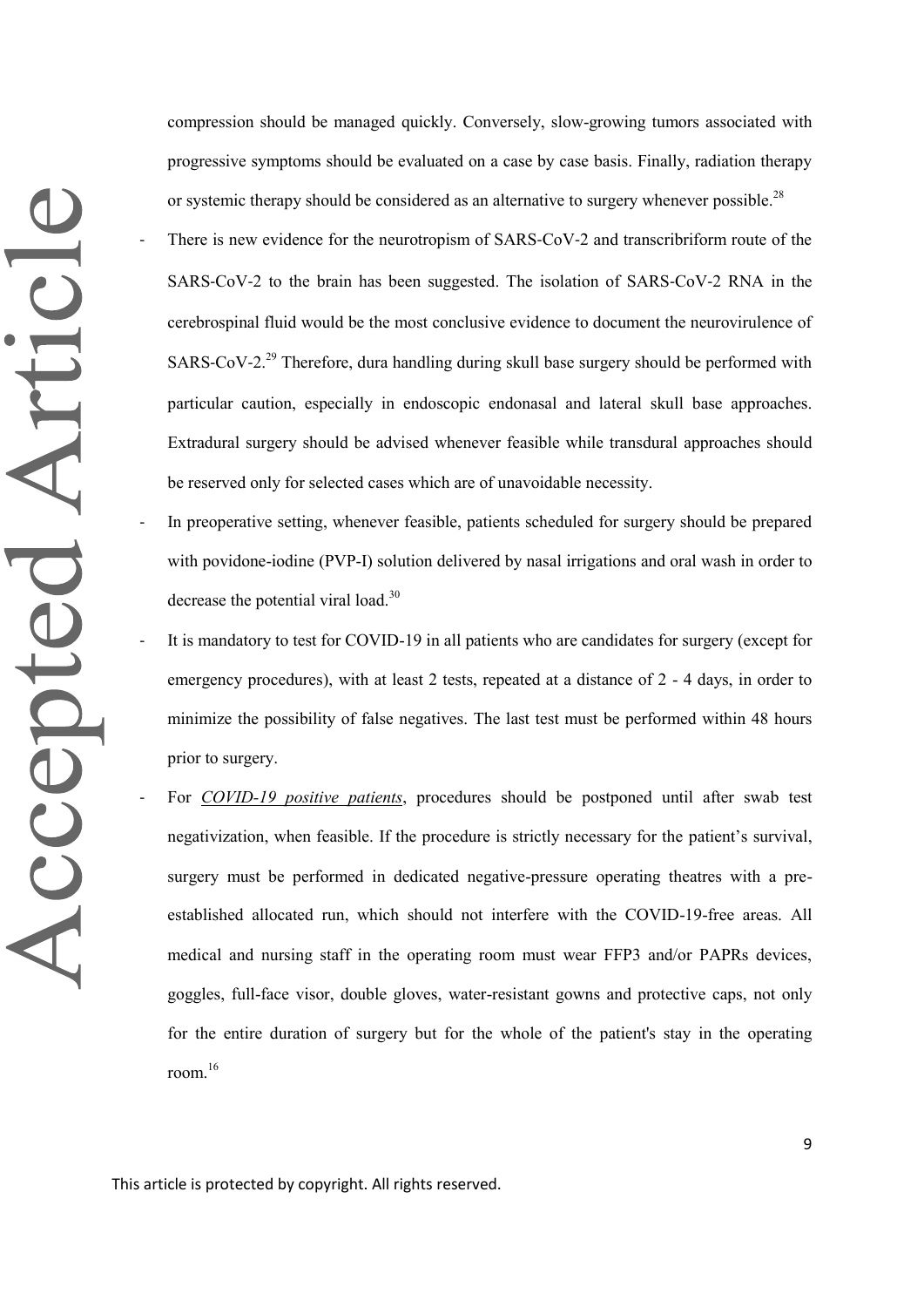- If testing for *COVID-19 is not available* (emergency procedures such as trauma, major bleeding, abscesses): follow guidelines as for positive patients.
- Surgical procedures in *COVID-19 negative patients*: use the highest individual protection standards (at least FFP2 mask), in consideration of the significant number of false negatives from the swab tests currently used.<sup>16</sup>

In endoscopic transnasal approaches, the use of high speed drills which promote the aerosolization of potentially infected mucous particles (Aerosol Generating Surgery) should be avoided, or at least reduced. Osteotomes such as Kerrison and Citelli rongeurs, circular punches, chisel and hammer should be preferred, where possible, to minimize the bony drilling. On the other hand, cold surgical instruments and shavers/microdebriders seem to have less aerosolization risk.<sup>26</sup> However, while this might be true for larger particles, we still do not know if it is the case for smaller aerosolized particles. In selected cases it would be advisable to consider transcranial surgery instead of endonasal whenever feasible without additional morbidity for the patient.<sup>16</sup>

- Mastoid drilling creates droplets and aerosolization of particles and should also be considered Aerosol Generating Surgery. It should thus proceed using standard PPE (face shields and N95).<sup>31,32,33</sup> Moreover, once the mastoid and middle ear are open, topical PVP-I solution should be applied to reduce the mucosal viral load.<sup>30</sup>
- The whole operating area must be considered at risk, not only for the duration of surgery but for the entirety of the patient's stay. It is therefore advisable to minimize the number of staff in the operating room. Likewise, observers, fellows and residents in training must be excluded from the operating sessions during this period to reduce exposures.<sup>1</sup>
	- Adequate advice should be provided to COVID-19 negative patients who undergo surgery to adhere to proper hygiene-behavioral rules during the post-operative period to avoid subsequent superinfections: this should include stressing the imperative of accurate and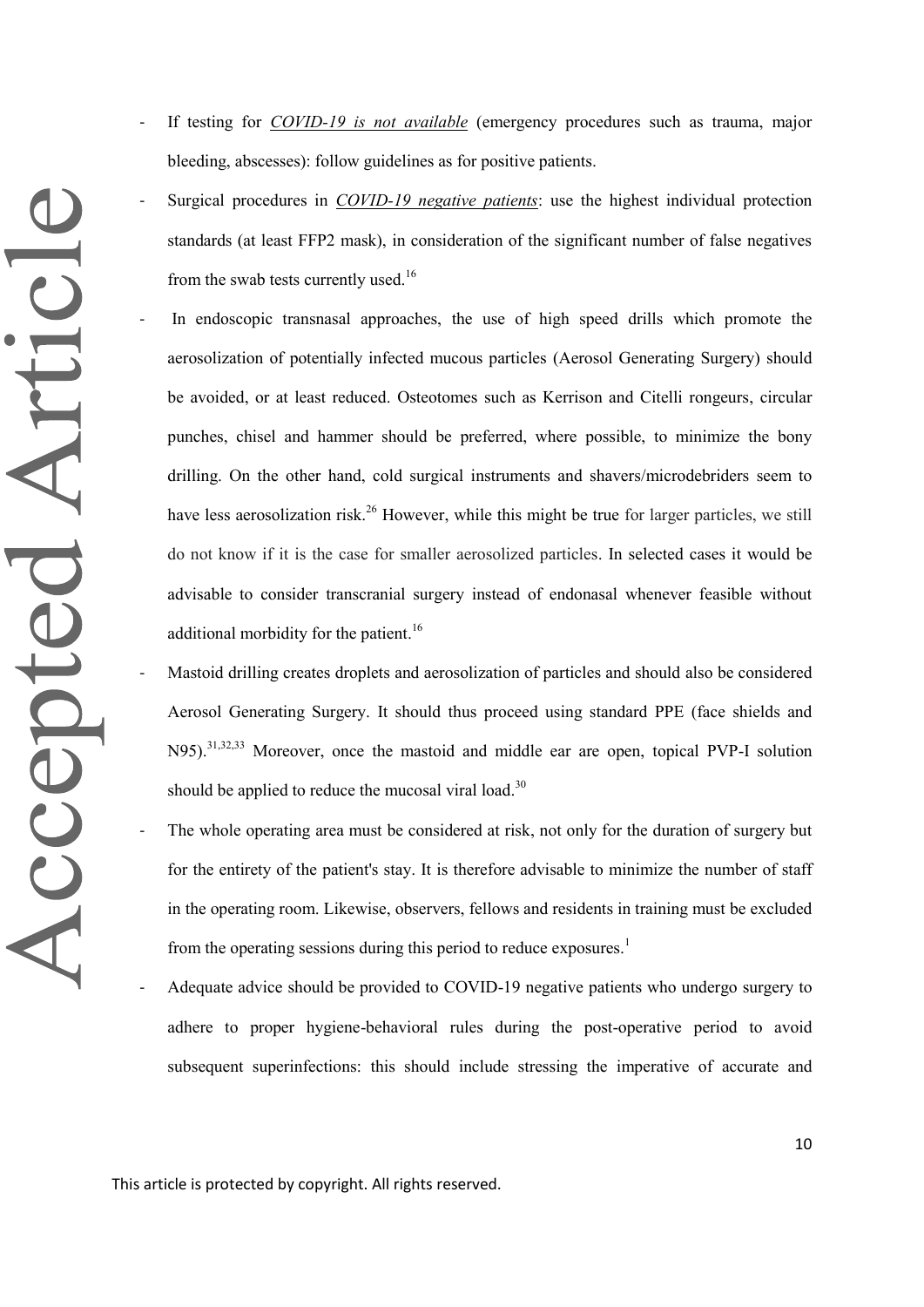frequent hand washing, wearing a surgical mask and of social distancing (greater than 1 meter).

These recommendations may require specific patient-tailored and nation-based changes according to available facilities and resources as well as on the future evolution of the pandemic.

#### **Acknowledgments**

M.T.Z. is a PhD student of the "Life Sciences and Biotechnologies" course at the Università degli Studi dell'Insubria, Varese, Italy.

# **References**

- 1. Kowalski LP, et al. COVID‐19 pandemic: effects and evidence‐based recommendations for otolaryngology and head and neck surgery practice. Head & Neck 2020; doi:10.1002/hed.26164
- 2. Moein ST et al. Smell dysfunction: a biomarker for COVID-19. Int Forum Allergy Rhinol 2020; doi:10.1002/alr.22587
- 3. Gane SB, Kelly C, Hopkins C. Isolated sudden onset anosmia in COVID-19 infection. A novel syndrome? Rhinology 2020; Accepted Author Manuscript.
- 4. Hummel T, et al. Position paper on olfactory dysfunction. Rhinol Suppl 2017;54:1-30.
- 5. Hopkins C, Surda P, Kumar N. Presentation of new onset anosmia during the COVID-19 pandemic Rhinology 2020; Accepted Author Manuscript.
- 6. Soler ZM, Patel ZM, Turner JH, Holbrook EH. A primer on viral‐associated olfactory loss in the era of COVID‐19. International Forum of Allergy and Rhinology 2020; doi:10.1002/alr.22578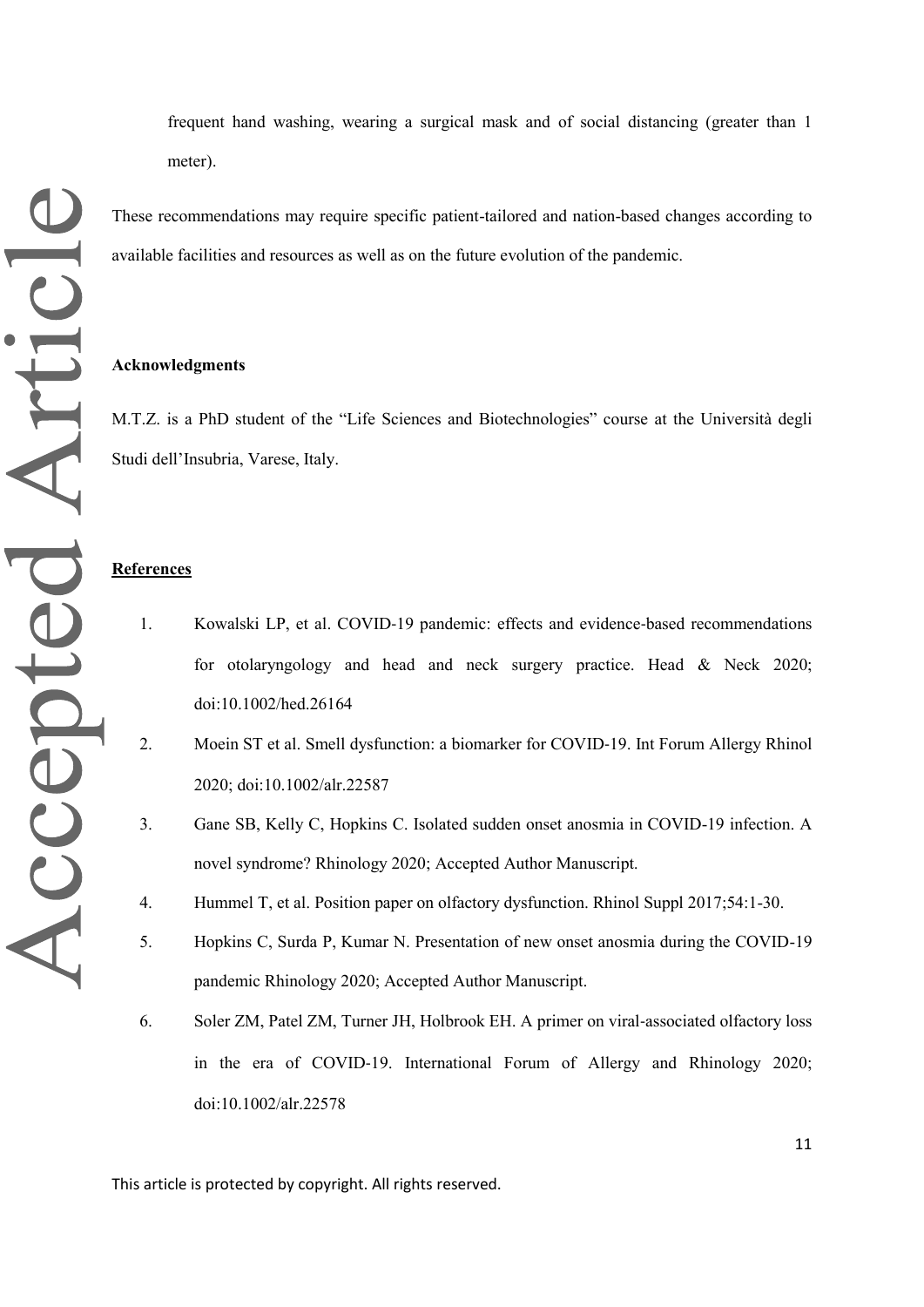- 7. Yan CH, et al. Effect of Omega-3 Supplementation in Patients with Smell Dysfunction Following Endoscopic Sellar and Parasellar Tumor Resection: A Multicenter Prospective Randomized Controlled Trial. Neurosurgery 2020; pii: nyz559
- 8. Nguyen TP, Patel ZM. Budesonide irrigation with olfactory training improves outcomes compared with olfactory training alone in patients with olfactory loss. Int Forum Allergy Rhinol 2018;8:977-981
- 9. Bousquet J, et al. Intranasal corticosteroids in allergic rhinitis in COVID-19 infected patients: An ARIA-EAACI statement. Allergy 2020;10.1111/all.14302. doi:10.1111/all.14302
- 10. Hummel T, Whitcroft KL, Rueter G, Haehner A. Intranasal vitamin A is beneficial in post-infectious olfactory loss. Eur Arch Otorhinolaryngol 2017;274:2819-2825
- 11. Harless L, Liang J. Pharmacologic treatment for postviral olfactory dysfunction: a systematic review. Int Forum Allergy Rhinol 2016;6:760-7
- 12. Russell CD, Millar JE, Baillie JK. Clinical evidence does not support corticosteroid treatment for 2019-nCoV lung injury. Lancet 2020;395:473–475
- 13. Yan CH, et al. Association of chemosensory dysfunction and Covid‐19 in patients presenting with influenza-like symptoms. Int Forum Allergy Rhinol 2020; doi:10.1002/alr.22579
- 14. Zou L, et al. SARS-CoV-2 Viral Load in Upper Respiratory Specimens of Infected Patients. N Engl J Med 2020;382:1177–1179
- 15. Vukkadala N, et al. COVID‐19 and the otolaryngologist preliminary evidence‐based review. The Laryngoscope 2020; doi:10.1002/lary.28672
- 16. Patel Z.M. et al. Precautions for endoscopic transnasal skull base surgery during the Covid-19 pandemic. Neurosurgery 2020; Accepted Author Manuscript.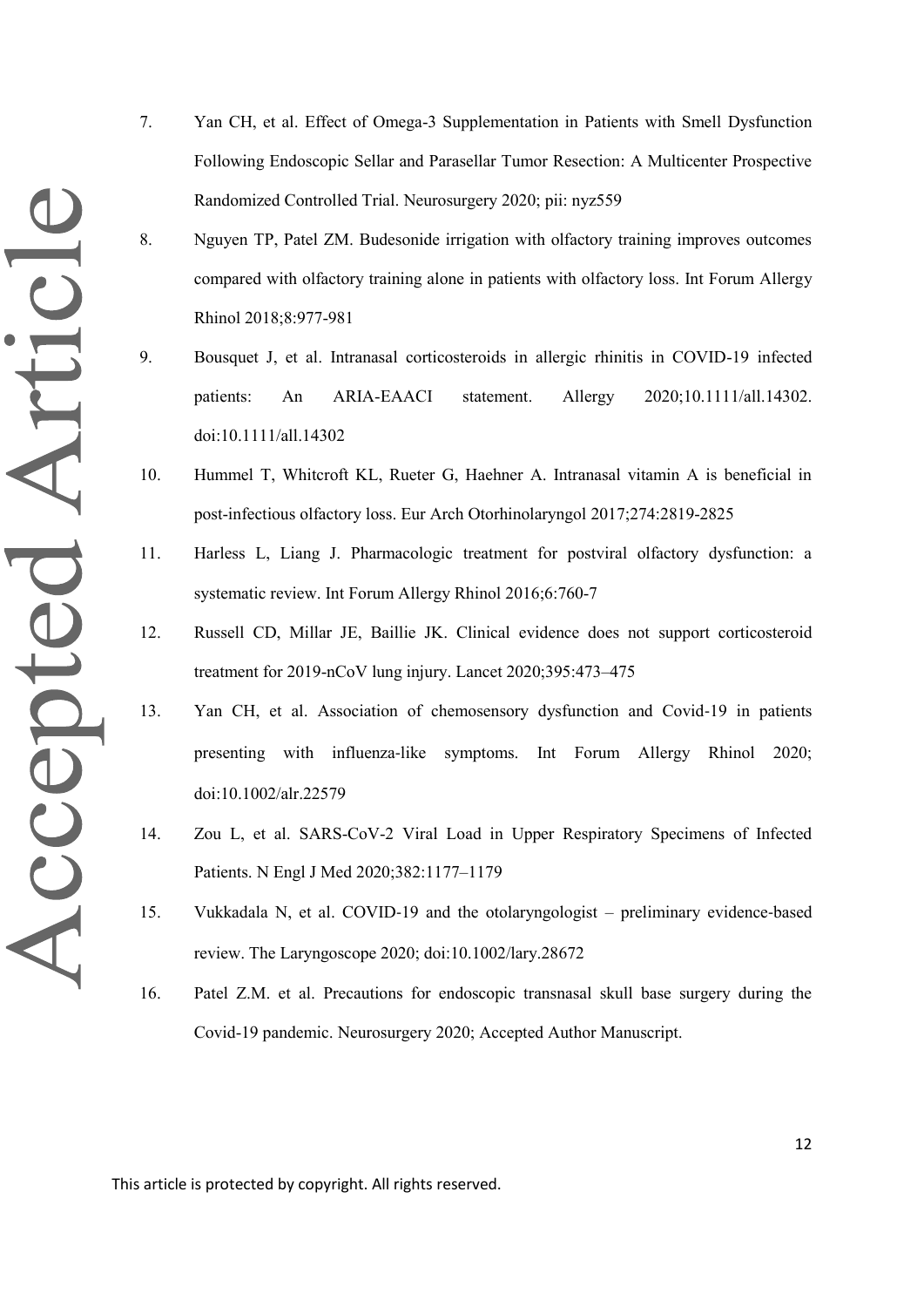- 17. Huang X, Zhu W, Zhao H, Jiang X. In Reply: Precautions for Endoscopic Transnasal Skull Base Surgery During the COVID-19 Pandemic. Neurosurgery 2020;nyaa145, https://doi.org/10.1093/neuros/nyaa145
- 18. Van Gerven L, et al. Personal protection and delivery of rhinologic and endoscopic skull base procedures during the COVID-19 outbreak Rhinology 2020; Accepted Author Manuscript.
- 19. Patel ZM. CORRESPONDANCE: Reflections and new developments within the COVID‐ 19 pandemic. Int Forum Allergy Rhinol 2020; doi:10.1002/alr.22582
- 20. Ai T, et al. Correlation of chest CT and RT-PCR testing in coronavirus disease (COVID-19) in China: a report of 1014 Cases. Radiology 2020; https://doi.org/10.1148/radiol.2020200642).
- 21. Sheridan C. Fast, portable tests come online to curb coronavirus pandemic. Nat Biotechnol 2020; 10.1038/d41587-020-00010-2. doi:10.1038/d41587-020-00010-2
- 22. Li Z et al. Development and clinical application of a rapid IgM-IgG combined antibody test for SARS-CoV-2 infection diagnosis. J Med Virol 2020; doi: 10.1002/jmv.25727
- 23. Azzi L, et al. Saliva is a reliable tool to detect SARS-CoV-2. J Infect 2020. pii: S0163- 4453(20)30213-9. doi:10.1016/j.jinf.2020.04.005
- 24. To KK, et al. Consistent detection of 2019 novel coronavirus in saliva. Clin Infect Dis 2020; [https://doi.org/10.1093/cid/ciaa149\).](https://doi.org/10.1093/cid/ciaa149))
- 25. De Bernardi F, Turri-Zanoni M, Battaglia P, Castelnuovo P. How to reorganize an ENT outpatient service during the COVID-19 outbreak: report from northern Italy. Laryngoscope 2020, doi:10.1002/lary.28716
- 26. Workman AD, et al. Endonasal instrumentation and aerosolization risk in the era of COVID‐19: simulation, literature review, and proposed mitigation strategies. International Forum of Allergy & Rhinology 2020; doi:10.1002/alr.22577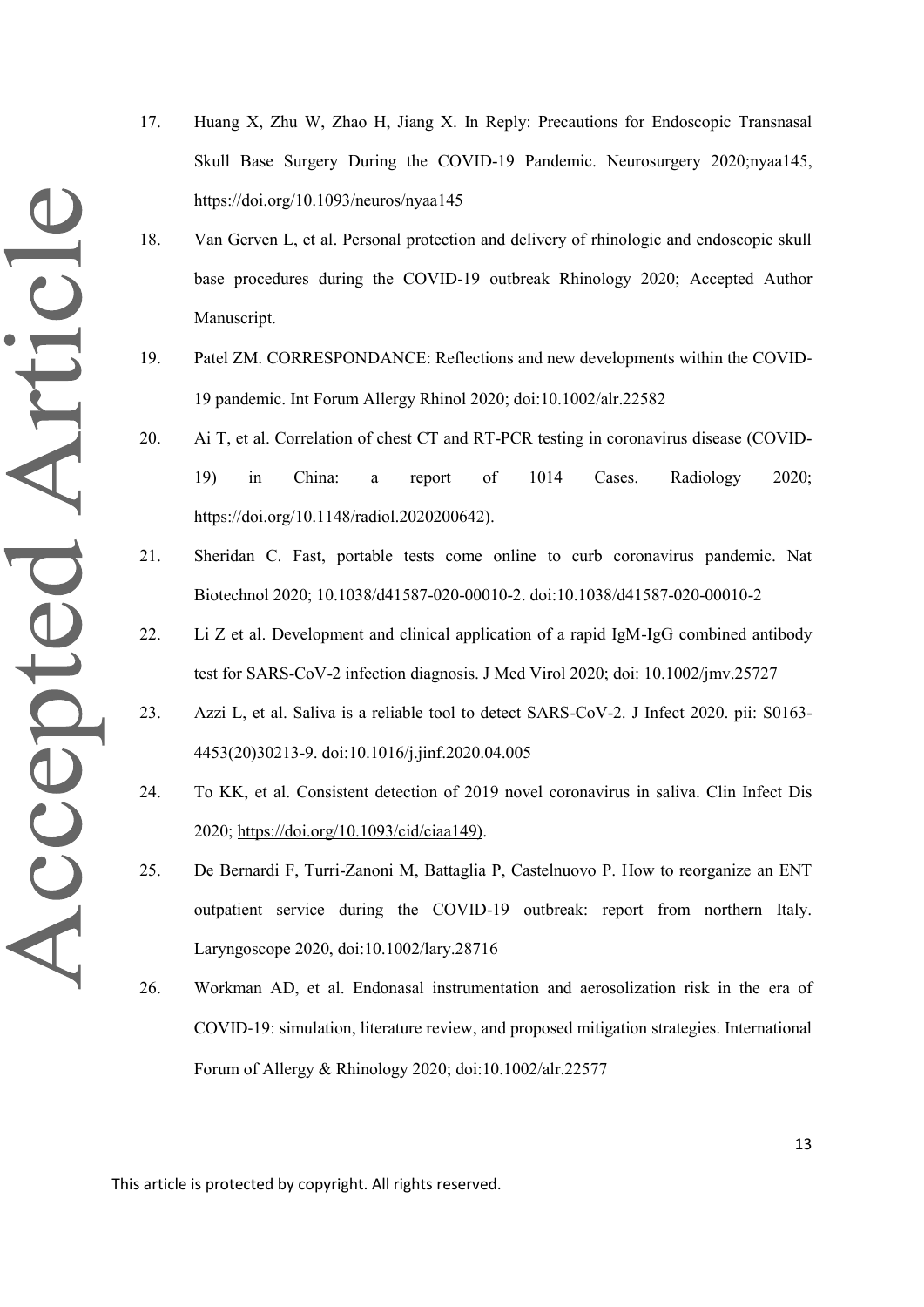- Accepted Article
- 27. Patel ZM, Fernandez-Miranda J, Hwang PH, et al. In Reply: Precautions for Endoscopic Transnasal Skull Base Surgery During the COVID-19 Pandemic. Neurosurgery 2020;nyaa156. doi:10.1093/neuros/nyaa156
- 28. Ramakrishna R, Zadeh G, Sheehan JP, Aghi MK. Inpatient and outpatient case prioritization for patients with neuro-oncologic disease amid the COVID-19 pandemic: general guidance for neuro-oncology practitioners from the AANS/CNS Tumor Section and Society for Neuro-Oncology 2020; J Neurooncol 2020;1–5. doi:10.1007/s11060-020- 03488-7.
- 29. Li YC, Bai WZ, Hashikawa T. Response to Commentary on "The neuroinvasive potential of SARS-CoV-2 may play a role in the respiratory failure of COVID-19 patients". J Med Virol. 2020;10.1002/jmv.25824. doi:10.1002/jmv.258244.
- 30. Mady LJ, et al. Consideration of povidone-iodine as a public health intervention for COVID-19: Utilization as "Personal Protective Equipment" for frontline providers exposed in high-risk head and neck and skull base oncology care. Oral Oncol 2020;104724. doi:10.1016/j.oraloncology.2020.104724.
- 31. Saadi RA, et al. A Commentary on Safety Precautions for Otologic Surgery during the COVID-19 Pandemic. Otolaryngol Head Neck Surg 2020;194599820919741. doi:10.1177/0194599820919741
- 32. Topsakal V, et al. Prioritizing otological surgery during the COVID-19 Pandemic. B-ENT 2020; 10.5152/B-ENT.2020.20126
- 33. Givi B, et al. Safety Recommendations for Evaluation and Surgery of the Head and Neck During the COVID-19 Pandemic. JAMA Otolaryngol Head Neck Surg 2020;10.1001/jamaoto.2020.0780. doi:10.1001/jamaoto.2020.0780